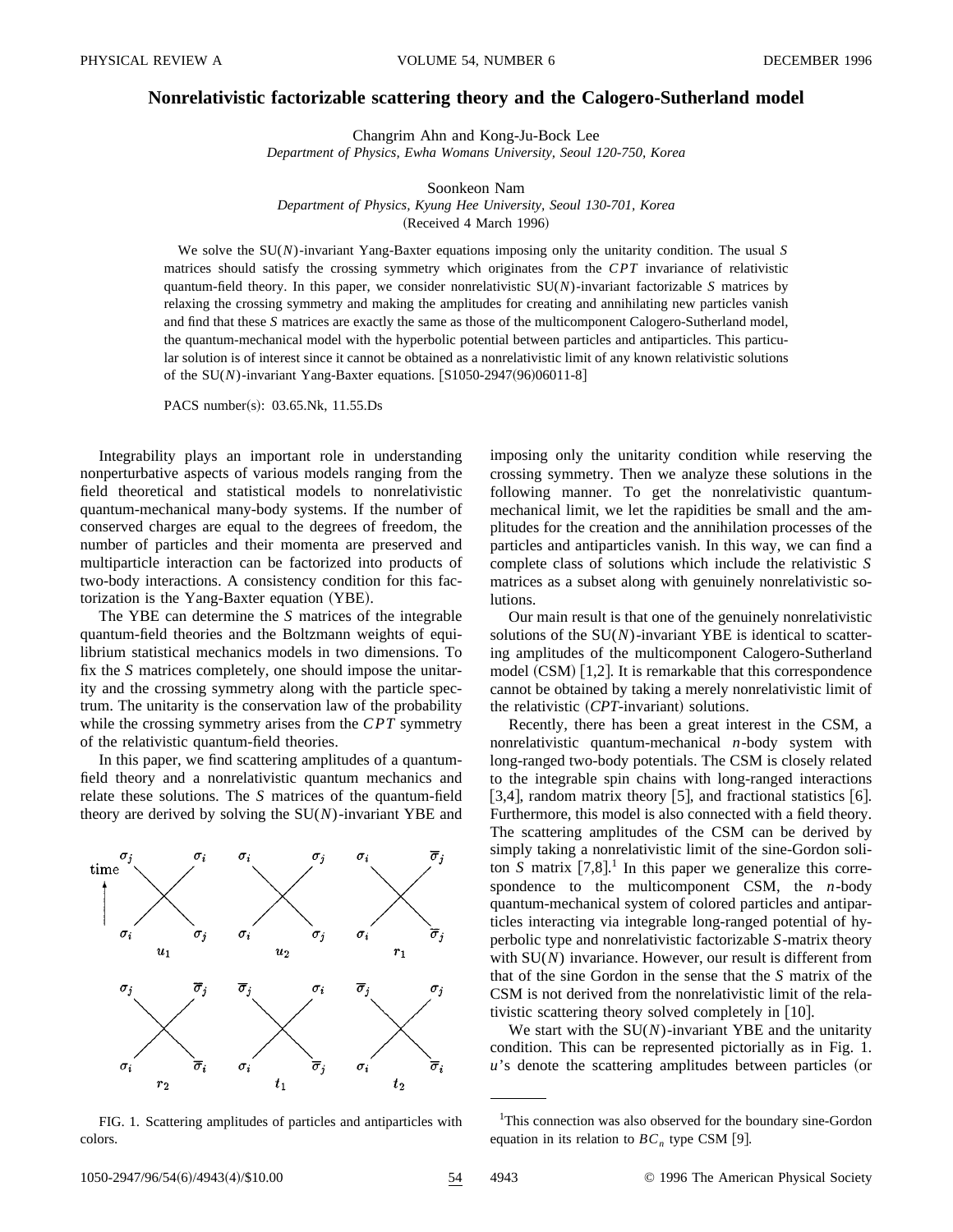TABLE I. Complete solutions of nonrelativistic SU(*N*) invariant Yang-Baxter equations.

| Class                   | $u_1(\theta)$                                | $u_2(\theta)$                      | $r_1(\theta)$                       | $r_2(\theta)$                                                       | $t_1(\theta)$                                                                      | $t_2(\theta)$                                                          |
|-------------------------|----------------------------------------------|------------------------------------|-------------------------------------|---------------------------------------------------------------------|------------------------------------------------------------------------------------|------------------------------------------------------------------------|
| $\mathbf{I}$            | $\frac{\theta}{\gamma\pm\theta}U(\theta)$    | $\frac{\gamma}{\theta}u_1(\theta)$ | $\boldsymbol{0}$                    | $\Omega$                                                            | $T(\theta)$                                                                        | $\boldsymbol{0}$                                                       |
| $\;$ II                 | $\frac{\theta}{\gamma \pm \theta}U(\theta)$  | $\frac{\gamma}{\theta}u_1(\theta)$ | $\boldsymbol{0}$                    | $\overline{0}$                                                      | $T(\theta)$                                                                        | $-\frac{\gamma}{\frac{\gamma N}{2}+\theta}t_1(\theta)$                 |
| $\rm III$               | $t_1(\theta)$                                | $r_1(\theta)$                      | $\frac{\gamma}{\theta}t_1(\theta)$  | $\frac{r}{\gamma(1-N)-\theta}t_1(\theta)$                           |                                                                                    | $r_2(\theta)$                                                          |
| IV                      | $-t_1(\theta)$                               | $r_1(\theta)$                      | $-\frac{\gamma}{\theta}t_1(\theta)$ | $\frac{\gamma}{-\gamma(1+N)-\theta}t_1(\theta)$                     | $\frac{\theta}{\gamma+\theta}U(\theta)$<br>$\frac{\theta}{\gamma-\theta}U(\theta)$ | $r_2(\theta)$                                                          |
| $\ensuremath{\text{V}}$ | $\mathbf{0}$                                 | $r_1(\theta)$                      | $R(\theta)$                         | $r_1(\theta)$                                                       | $\boldsymbol{0}$                                                                   | $r_1(\theta)$                                                          |
| VI                      | $\mathbf{0}$                                 | $e^{\gamma \theta} r_1(\theta)$    | $R(\theta)$                         | $-\frac{N(e^{2\gamma\theta}-1)}{N^2e^{2\gamma\theta}-1}r_1(\theta)$ | $\mathbf{0}$                                                                       | $N^{-1}e^{-\gamma\theta}r_2(\theta)$                                   |
| VII                     | $t_1(\theta)$                                | $r_1(\theta)$                      | $-\frac{\gamma}{\theta}t_1(\theta)$ | $\boldsymbol{0}$                                                    | $\frac{\theta}{\gamma+\theta}U(\theta)$                                            | $\boldsymbol{0}$                                                       |
| <b>VIII</b>             | $\frac{\theta}{\gamma \pm \theta} U(\theta)$ | $\frac{\gamma}{\theta}u_1(\theta)$ | $R(\theta)$                         | $\mathbf{0}$                                                        | $\overline{0}$                                                                     | $\boldsymbol{0}$                                                       |
| IX                      | $\overline{0}$                               | $U(\theta)$                        | $R(\theta)$                         | $\mathbf{0}$                                                        | $\mathbf{0}$                                                                       | $\gamma$ U( $\theta$ ) – U( $-\theta$ ) $\frac{R(\theta)}{R(-\theta)}$ |
| X                       | $\boldsymbol{0}$                             | $U(\theta)$                        | $r_1(\theta)$                       | $\mathbf{0}$                                                        | $\gamma$ U( $\theta$ ) – U( $-\theta$ ) $\frac{r_1(\theta)}{r_1(-\theta)}$         | 0 or $-\frac{N}{2}t_1(\theta)$                                         |

antiparticles),  $r$ 's the reflected one, and  $t$ 's the transmitted one between the particle and the antiparticle.

The YBE and the unitarity condition consist of 15 equations for these amplitudes, and seven of them include neither  $r_2$  nor  $t_2$ . Note that  $r_2$  and  $t_2$  represent the amplitudes of pair-creation and pair-annihilation processes. The seven equations are the following:

$$
u_1(\theta)u_1(-\theta) + u_2(\theta)u_2(-\theta) = 1,
$$
 (1)  
\n
$$
u_1(\theta)u_2(-\theta) + u_2(\theta)u_1(-\theta) = 0,
$$
  
\n
$$
t_1(\theta)t_1(-\theta) + r_1(\theta)r_1(-\theta) = 1,
$$
  
\n
$$
t_1(\theta)r_1(-\theta) + r_1(\theta)t_1(-\theta) = 0,
$$
  
\n
$$
u_1(\theta)t_1(\theta + \theta')r_1(\theta') = t_1(\theta)u_1(\theta + \theta')r_1(\theta'),
$$
  
\n
$$
u_2(\theta)t_1(\theta + \theta')r_1(\theta') = r_1(\theta)r_1(\theta + \theta')t_1(\theta')
$$
  
\n
$$
+ t_1(\theta)u_2(\theta + \theta')r_1(\theta') + u_2(\theta)u_2(\theta') + u_2(\theta)u_2(\theta + \theta')u_1(\theta'),
$$

where  $\theta$  is the spectral parameter. The "minimal" solution of these equations is

$$
u_1(\theta) = t_1(\theta) = \frac{-\theta}{\gamma + \theta} \frac{\Gamma(\theta)\Gamma(\gamma - \theta)}{\Gamma(-\theta)\Gamma(\gamma + \theta)},
$$
  

$$
u_2(\theta) = r_1(\theta) = \frac{\gamma}{\gamma + \theta} \frac{\Gamma(\theta)\Gamma(\gamma - \theta)}{\Gamma(-\theta)\Gamma(\gamma + \theta)},
$$
 (2)

where  $\gamma$  is the arbitrary parameter. Plugging this minimal solution into the rest of the equations, we obtain all possible solutions of  $r_2$  and  $t_2$ . Among these, those with  $r_2 = t_2 = 0$ are particularly interesting since they can be related to the nonrelativistic quantum-mechanical systems. Indeed, replacing  $\theta$  with *ik* and interpreting the parameter  $\gamma$  as the coefficient of the hyperbolic interaction  $\lambda$  in CSM, we will show that these scattering amplitudes are identical to those of the multicomponent CSM.

We list the complete solutions of SU(*N*)-invariant YBE without the crossing symmetry in Table I.  $U(\theta)$  satisfy  $U(\theta)U(-\theta)=1$  due to the unitarity and similarly for  $R(\theta)$ , and  $T(\theta)$ . It is easy to show that the classes I–VI are exactly the nonrelativistic limits of the relativistic solutions by Berg et al. [10], i.e., imposing the crossing symmetry of  $u_1(\theta) = t_1(i\pi - \theta)$ ,  $u_2(\theta) = t_2(i\pi - \theta)$ , and  $r_1(\theta)$  $=r_2(i\pi-\theta)$ , which fixes the parameter  $\gamma$  to a certain value for each classes. Class I describes a system without reflection, pair creantion, and pair annihilation. Thus it is a good candidate for a nonrelativistic quantum-mechanical system.  $\gamma$  is fixed to zero with the crossing symmety. Class II does not have reflecting amplitudes and  $\gamma = -2\pi i/N$  with the crossing relation. It is related to the  $CP^{N-1}$  model SU(*N*) chiral Gross-Neveu model. Class III includes the *O*(2*N*)  $(N>1)$  symmetric scattering matrices obtained by Zamolodchikov and Zamolodchikov  $[8]$ . The crossing symmetry fixes  $\gamma$  to  $i\pi/(1-N)$ . Class IV has a similar structure to class III with  $\gamma = -i\pi/(1+N)$  in the relativistic limit. Classes V and VI are the other nontrivial solutions with a crossing relation. Classes IX and X do not allow any nontrivial solutions with a crossing relation. No models are associated with these classes yet.

Classes VII and VIII are the most interesting since they have vanishing  $r_2$  and  $t_2$ . Since these two classes are identi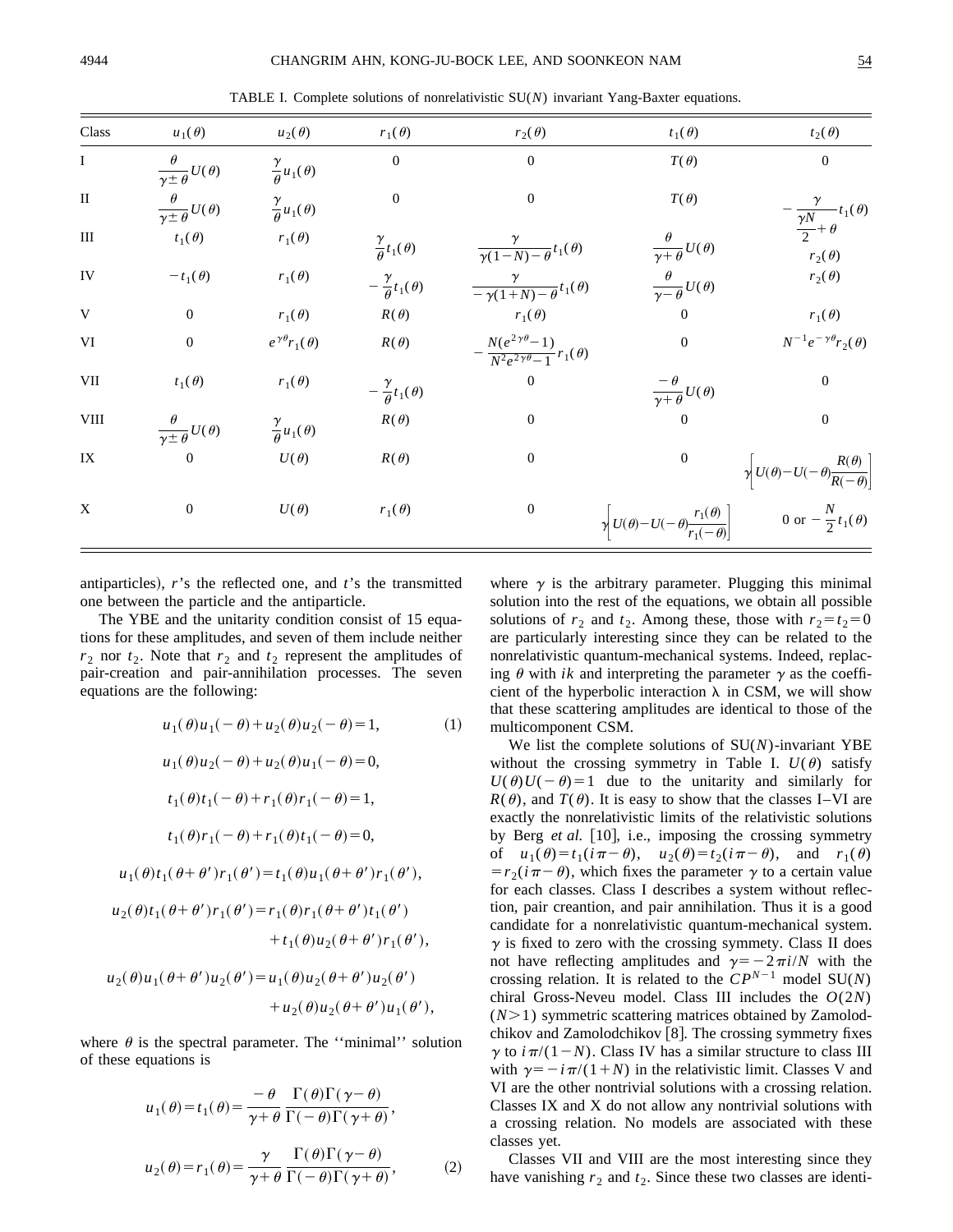cal under the interchange of  $t_1$  with  $r_1$ , we will concentrate on Class VII only and will discuss how it can be related to the multicomponent CSM.

We begin with the multicomponent CSM where the Hamiltonian is given by

$$
H = -\sum_{i}^{n} \frac{\partial^2}{\partial x_i^2} + \sum_{i < j} \frac{\lambda(\lambda + P_{ij})}{\sinh^2(x_i - x_j)},\tag{3}
$$

where  $P_{ij}$  denotes the exchange operator of the colors of (anti-)particles at  $x_i$  and  $x_j$ . This model has been shown to be integrable by several authors [11,12]. Since  $P_{ij}^2$  $=$ *I*, we can define the eigenstates of  $P_{ij}$  as  $|\pm\rangle$  $= (1/\sqrt{2})(\sigma_i \sigma_j) \pm |\sigma_j \sigma_i\rangle$  such that  $P_{ij}|\pm\rangle = \pm |\pm\rangle$ .

To obtain the two-body *S* matrix, we consider the scattering eigenstates of the Schrödinger equation  $[-(d^2/dx^2) + {\lambda(\lambda + 1)}/{\sinh^2x}] \psi_k(x) = k^2 \psi_k(x)$ . Due to the underlying  $SU(1,1)$  structure of the scattering problem [13],  $\psi_k(x)$  is proportional to  $(\sinh x)^{\lambda+1}$ <sub>2</sub>*F*<sub>1</sub>[( $\lambda+1+i k$ )/  $2,(\lambda + 1 - ik)/2, \lambda + 3/2$ ;  $-\sinh^2 x$ , where  $2F_1$  is the hypergeometric function. The asymptotic states for  $x \rightarrow \infty$  are

$$
\psi_k(x) \to C \left( e^{ikx} \frac{\Gamma(ik)\Gamma(2\lambda+2)}{\Gamma(\lambda+1+ik)\Gamma(\lambda+1)} + e^{-ikx} \frac{\Gamma(-ik)\Gamma(2\lambda+2)}{\Gamma(\lambda+1-ik)\Gamma(\lambda+1)} \right) \tag{4}
$$

and the two-body scattering matrices are

$$
S^{+}(k) = \frac{\Gamma(ik)\Gamma(1+\lambda-ik)}{\Gamma(-ik)\Gamma(1+\lambda+ik)},
$$

$$
S^{-}(k) = \frac{\Gamma(ik)\Gamma(\lambda-ik)}{\Gamma(-ik)\Gamma(\lambda+ik)},
$$
(5)

for  $P_{ij} = \pm 1$ , respectively [14,15].

Now returning to the  $|\sigma_i \sigma_j\rangle$  basis, one can obtain particle-particle scattering amplitudes straightforwardly as follows:

$$
S^{\sigma_j \sigma_j}_{\sigma_i \sigma_j} = u_1 = \frac{1}{2}(S^+ + S^-), \quad S^{\sigma_i \sigma_j}_{\sigma_i \sigma_j} = u_2 = \frac{1}{2}(S^+ - S^-), \tag{6}
$$

for  $\sigma_i \neq \sigma_j$ . Note that  $S^{\sigma_i \sigma_i}_{\sigma_i \sigma_j}$  $\sigma_i^{\sigma_i} = u_1 + u_2$  if  $\sigma_i = \sigma_j$ . Similarly, the scattering amplitudes of particles and antiparticles where the scattering are  $\sigma_i \neq \overline{\sigma}_j$  become

$$
S^{\sigma_i \overline{\sigma}_j}_{\sigma_i \overline{\sigma}_j} = r_1 = \frac{1}{2} (S^+ + S^-), \quad S^{\overline{\sigma}_j \sigma_j}_{\sigma_i \overline{\sigma}_j} = t_1 = \frac{1}{2} (S^+ - S^-), \quad (7)
$$

where  $\overline{\sigma}_j$  stands for the color of an antiparticle. (See Fig. 1) for schematic definitions of the amplitudes.)

The scattering amplitudes of the same color have to be dealt with some care. The most general eigenstates of  $P_{ij}$  are now of the form  $|\pm\rangle = (1/\sqrt{2})(|A\rangle \pm |B\rangle)$ , where  $\int_{A}^{B}$ now or the form  $|\pm\rangle = (1/\sqrt{2})(|A\rangle \pm |B\rangle)$ , where  $|A\rangle$ <br>  $=\mathcal{N}\sum_{i=1}^{N}a_i|\sigma_i\overline{\sigma_i}\rangle$  and  $|B\rangle = \mathcal{N}\sum_{i=1}^{N}a_i|\overline{\sigma_i}\sigma_i\rangle$  for some coeffi-

cients  $a_i$ 's and  $\mathcal{N} = (\sum_{i=1}^N a_i^2)^{-1/2}$ . The scattering amplitudes  $S^{\pm}$  in the basis of  $|\pm\rangle$  can be related to those in the basis of  $S^-$  in the basis of  $|\sigma_i \overline{\sigma_i}\rangle$  as follows:

$$
\frac{1}{2}(S^+ + S^-) = r_1 + Mr_2, \quad \frac{1}{2}(S^+ - S^-) = t_1 + Mt_2, \quad (8)
$$

where  $M = \mathcal{N}^2 \Sigma_{i,j}^N a_i a_j$ . Comparing Eq. (5) with (6), we find  $r_2 = t_2 = 0$ . With  $S^{\pm}$  given in Eq. (3), the scattering amplitudes of the SU(*N*)-invariant CSM yield

$$
u_1 = t_1 = \frac{-ik}{\lambda + ik} \frac{\Gamma(ik)\Gamma(\lambda - ik)}{\Gamma(-ik)\Gamma(\lambda + ik)},
$$
  

$$
u_2 = r_1 = \frac{\lambda}{\lambda + ik} \frac{\Gamma(ik)\Gamma(\lambda - ik)}{\Gamma(-ik)\Gamma(\lambda + ik)},
$$
  

$$
r_2 = t_2 = 0.
$$
 (9)

Indeed these amplitudes belong to class VII of the YBE.

In this paper, we used the YBE with the unitarity as a unified tool to derive the *S* matrices of nonrelativistic manyparticle systems as well as those of relativistic field theories. Additional constraints select out the corresponding solutions. For the relativistic cases, the crossing symmetry is required due to the CPT invariance. For the nonrelativistic cases, on the other hand, a natural assumption of the vanishing amplitudes of creation and annihilation is necessary. An interesting result is that we derived the *S* matrices of the multicomponent CSM where the potentials between two particles are all  $1/\sinh^2 x$  types irrespective of the species from the SU(*N*)-invariant YBE. We want to point out that there exists a more general exactly solvable potential (Poschl-Teller) [13] which contains both  $1/\sinh^2 x$  and  $1/\cosh^2 x$  [16]. It has been also known that the  $O(2)$ -invariant scattering theory (the sine-Gordon model) is related to the nonrelativistic Hamiltonian system with the  $1/\sinh^2 x$  potential for (anti-)particle-(anti-)particle scattering [8] and the  $1/\cosh^2 x$ for particle-antiparticle  $[7]$ . It would be interesting to consider the case where particle-antiparticle scattering potential is different from particle-particle potential with particles carrying colors. We would like to emphasize the approach to the multicomponent CSM and the generalized Haldane-Shastry model  $[3,4,17]$  based on the factorizable *S*-matrix theory can be promising. We hope our approach can be generalized to other integrable Hamiltonian systems.

We would like to thank T. Deguchi, P. Fendley, N. Kawakami, C. Lee, V. Pasquier, C. Rim, and R. Sasaki for helpful discussion. This work is supported in part by the Korea Science and Engineering Foundation under Contracts No. 95-0701-04-01-3 (C.A. and K.L.) and 961-0201-006-2 (C.A.), and the Ministry of Education under Contracts No. BSRI-96-2428 (C.A.), BSRI-96-2428 (K.L.), and BSRI-96- $2442$  (S.N.). S.N. also acknowledges the Korea-Japan Exchange program of KOSEF-JSPS. We also acknowledge the partial support of the Center for Theoretical Physics at Seoul National University.